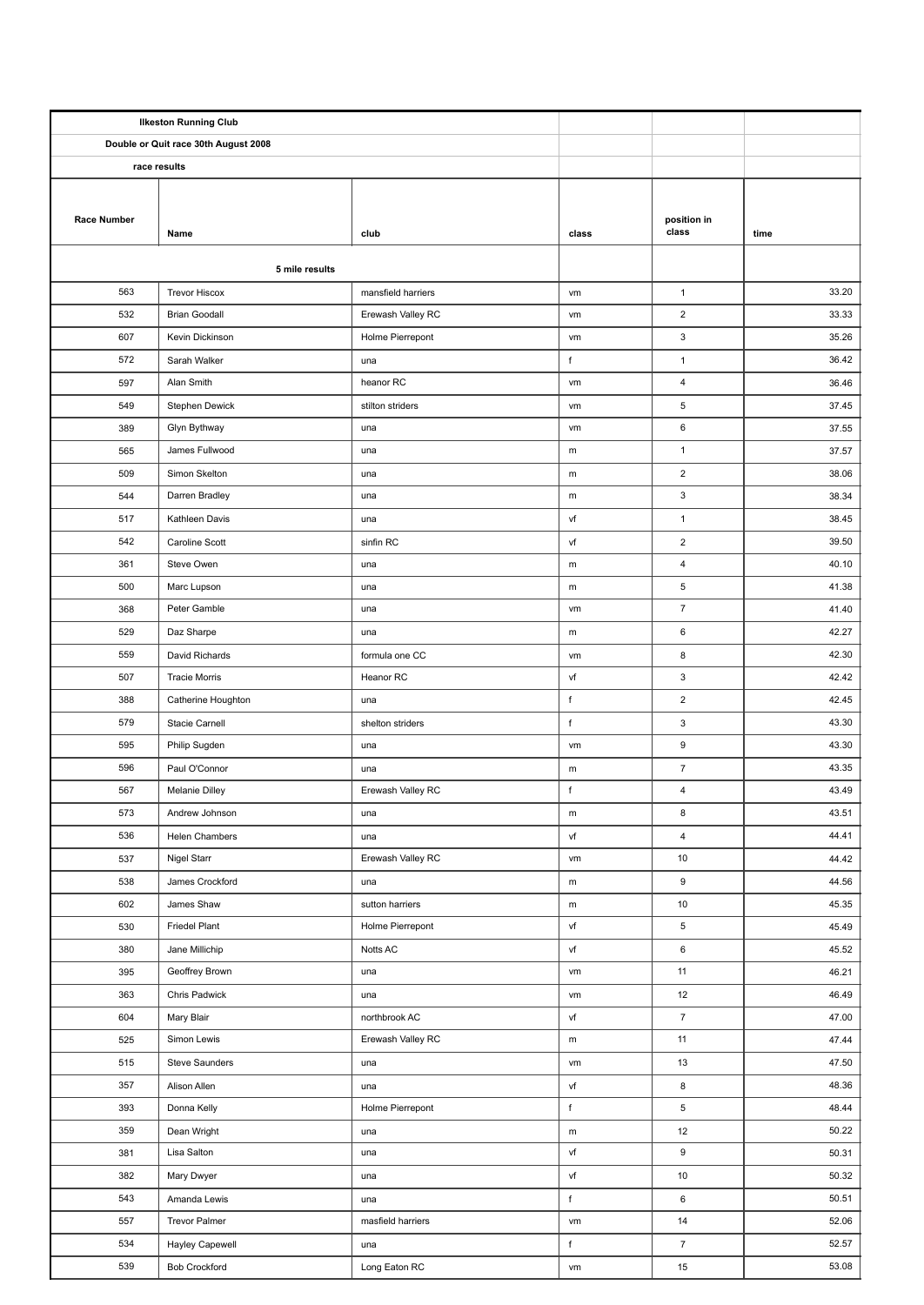| 605 | Rob Sheer             | una        | m  | 13 | 53.32 |
|-----|-----------------------|------------|----|----|-------|
| 558 | Peter Lythgoe         | una        | vm | 16 | 55.42 |
| 360 | Deborah Wright        | una        |    | 8  | 56.16 |
| 502 | Jacquie Kirk          | Redhill RR | vf | 11 | 56.56 |
| 383 | Clair Blessed         | una        | vf | 12 | 57.45 |
| 562 | Andy McCarrick        | una        | m  | 14 | 57.48 |
| 521 | <b>Claire Knowles</b> | una        | vf | 13 | 58.27 |
|     |                       |            |    |    |       |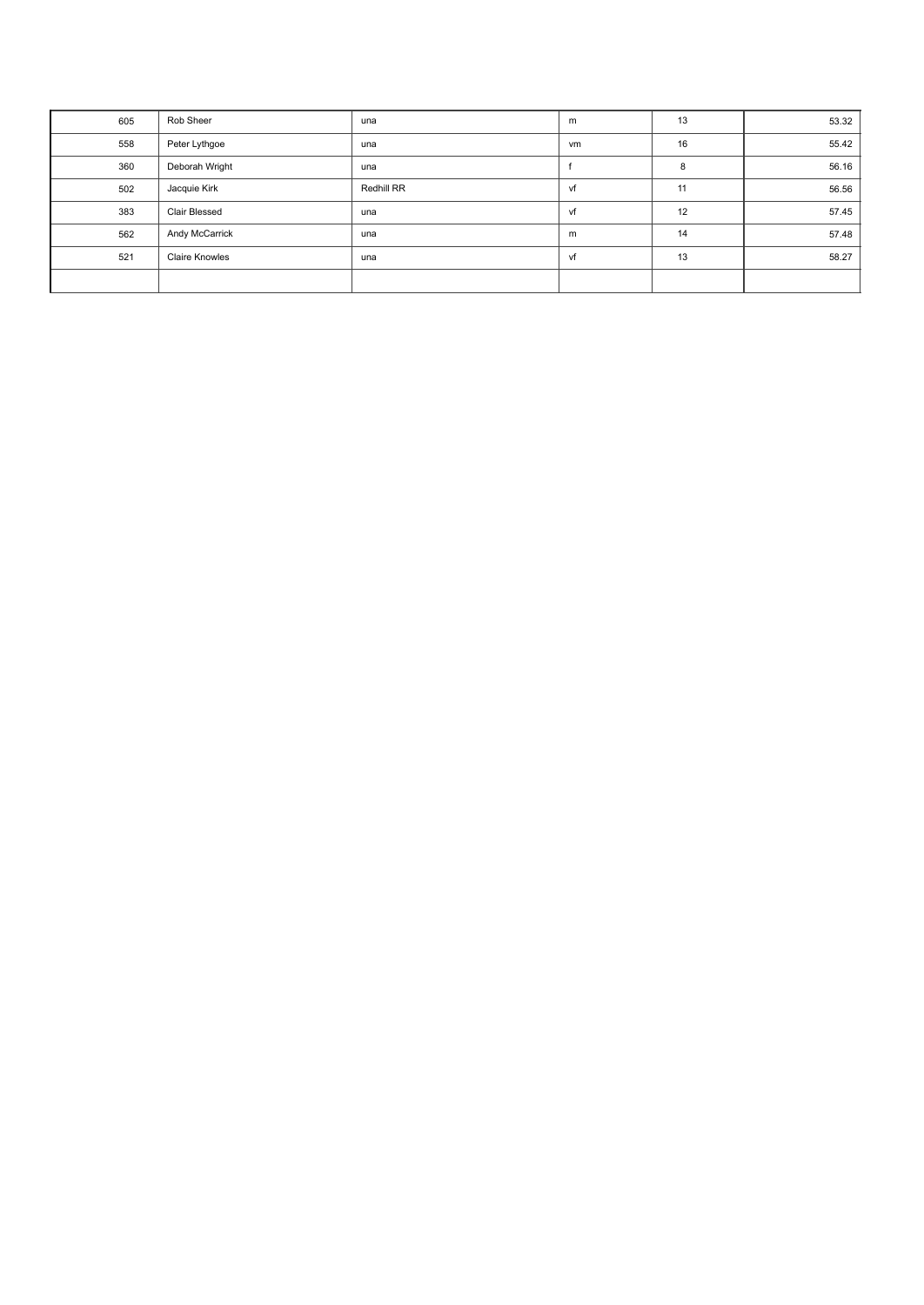| <b>Race Number</b> |                            |                      |           | position in               |       |
|--------------------|----------------------------|----------------------|-----------|---------------------------|-------|
|                    | Name                       | club                 | class     | class                     | time  |
| 10 mile results    |                            |                      |           |                           |       |
| 555                | Alan Seamer                | Heanor RC            | vm        | $\mathbf{1}$              | 62.35 |
| 606                | Philip Pell                | <b>Beaumont RC</b>   | m         | $\mathbf{1}$              | 63.54 |
| 603                | <b>Matthew Nutt</b>        | formula one CC       | m         | $\mathbf 2$               | 65.23 |
| 398                | Patrick Fitzgerald         | Long Eaton RC        | vm        | $\overline{2}$            | 66.51 |
| 568                | Matty Brennan              | Erewash Valley RC    | ${\sf m}$ | $\ensuremath{\mathsf{3}}$ | 67.45 |
| 391                | Dominic Seymour            | una                  | vm        | 3                         | 68.00 |
| 587                | John Taylor                | Rolls Royce Harriers | vm        | $\overline{4}$            | 69.07 |
| 591                | Jon Hullis                 | una                  | vm        | 5                         | 70.12 |
| 354                | Luke Saxton                | una                  | m         | 4                         | 70.31 |
| 552                | John Wadelin               | una                  | ${\sf m}$ | $\sqrt{5}$                | 70.59 |
| 504                | <b>Christopher Sprules</b> | Aldridge RC          | vm        | $\,6\,$                   | 71.59 |
| 541                | Brendan Devlin             | shelton striders     | m         | 6                         | 72.30 |
| 577                | Henry Fletcher             | long eaton hornets   | m         | 8                         | 73.50 |
| 376                | Sean Wileman               | Ivanhoe Runners      | vm        | $\overline{7}$            | 74.23 |
| 526                | Colin Lewis                | Erewash Valley RC    | vm        | 8                         | 74.46 |
| 356                | Jonathan Allen             | una                  | m         | 9                         | 75.10 |
| 528                | Stephen Doleman            | una                  | vm        | $\boldsymbol{9}$          | 75.32 |
| 582                | Ryan Abell                 | una                  | m         | 10                        | 75.38 |
| 355                | Helen Brown                | <b>Totley AC</b>     | vf        | $\mathbf{1}$              | 75.58 |
| 581                | Paul Smith                 | shepshed rc          | vm        | 10                        | 76.12 |
| 531                | Gerald Mills               | Erewash Valley RC    | vm        | 11                        | 77.17 |
| 396                | Carl Guess                 | Shepshed             | vm        | 12                        | 77.34 |
| 550                | James Naylor               | long eaton hornets   | vm        | 13                        | 78.24 |
| 592                | Keith Pepper               | formula one CC       | vm        | 14                        | 79.09 |
| 583                | Andrew Hall                | long eaton hornets   | vm        | 15                        | 79.22 |
| 362                | Paul Thomas                | una                  | m         | 11                        | 79.29 |
| 505                | Gary Cragg                 | una                  | ${\sf m}$ | 12                        | 79.42 |
| 608                | Michael Sharpe             | shelton striders     | ${\sf m}$ | 13                        | 79.54 |
| 547                | Patrick Hammond            | una                  | vm        | 16                        | 80.19 |
| 503                | Peter Lymer                | Droitwich AC         | vm        | 17                        | 80.29 |
| 588                | Eddie O'Grady              | una                  | vm        | 18                        | 80.55 |
| 553                | Rhys Hancock               | shelton striders     | m         | 14                        | 81.09 |
| 514                | Allan Raven                | una                  | vm        | 19                        | 81.30 |
| 600                | Andrew Beardmore           | derwent runners      | vm        | 20                        | 81.38 |
| 350                | K Loveridge                | una                  | vm        | 21                        | 81.41 |
| 501                | Kevin Hudson               | una                  | m         | 15                        | 82.06 |
| 575                | Oliver Cook                | una                  | ${\sf m}$ | 16                        | 82.36 |
| 516                | David Richardson           | sinfin RC            | m         | 17                        | 82.46 |
| 593                | Mike Drury                 | notts police AC      | m         | 18                        | 82.59 |
| 535                | John Chambers              | una                  | vm        | 22                        | 83.12 |
| 379                | Bev Barnes                 | Redhill RR           | vf        | $\overline{2}$            | 83.15 |
| 384                | Jason Lennon               | una                  | vm        | 23                        | 83.31 |
| 601                | Stephen Hobbs              | ripley rc            | vm        | 24                        | 83.34 |
| 373                | Keith Lowe                 | una                  | vm        | 25                        | 83.38 |
| 578                | James Watt                 | shelton striders     | m         | 19                        | 83.44 |
| 546                | Claz Goss                  | sinfin RC            | vm        | 26                        | 83.50 |
| 574                | Rob Pearce                 | belper harriers      | ${\sf m}$ | 20                        | 84.22 |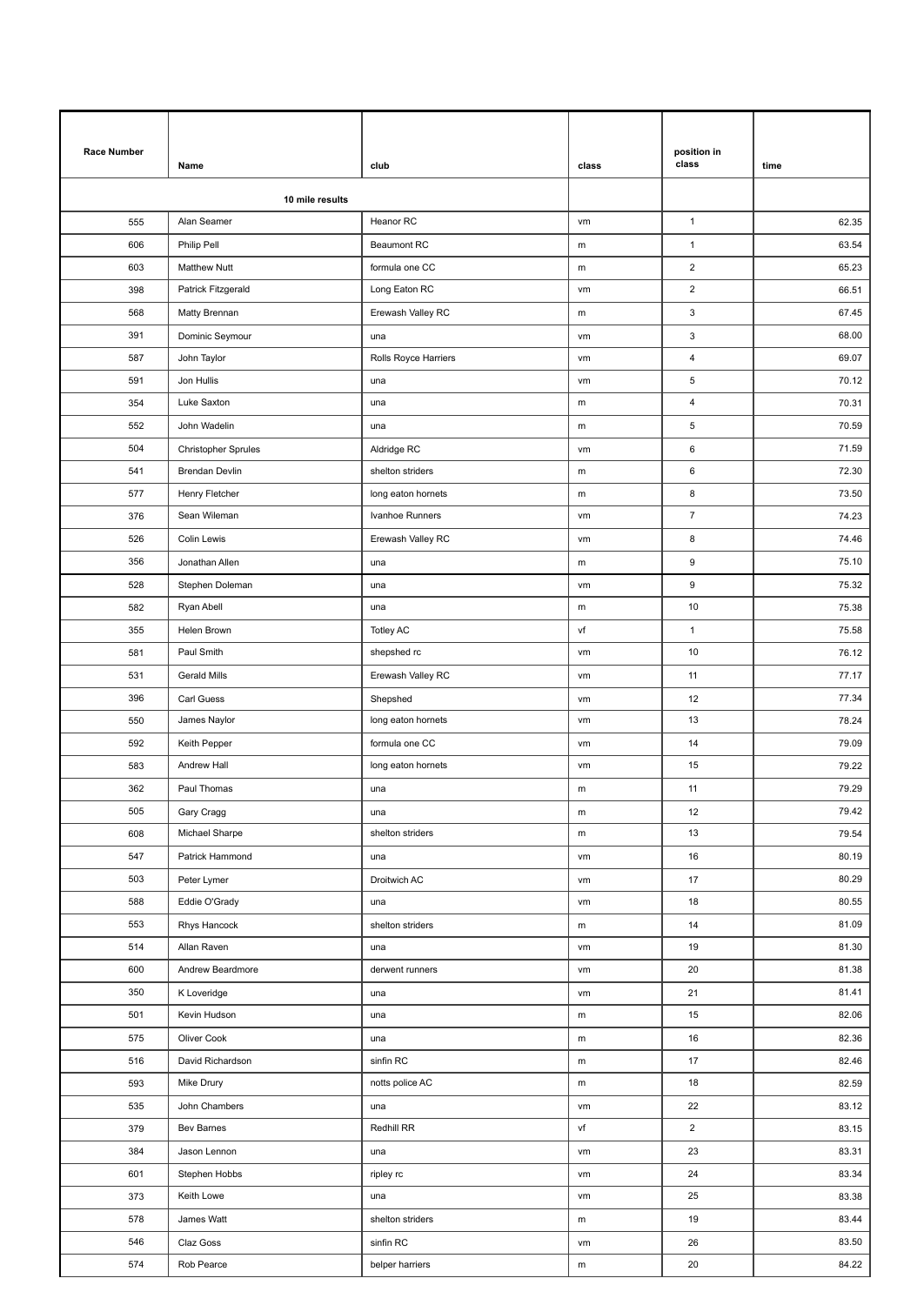| 586 | Joe Rees              | Rolls Royce Harriers | ${\sf m}$   | 21                        | 84.25  |
|-----|-----------------------|----------------------|-------------|---------------------------|--------|
| 374 | Colin Bones           | Redhill RR           | vm          | 27                        | 84.34  |
| 589 | Jackie Campbell       | una                  | f           | $\mathbf{1}$              | 84.49  |
| 523 | Helen Ripley          | sinfin RC            | vf          | $\ensuremath{\mathsf{3}}$ | 86.19  |
| 554 | Helen Alhey           | shelton striders     | f           | $\overline{\mathbf{c}}$   | 86.53  |
| 564 | <b>Edward Mansell</b> | una                  | vm          | 28                        | 87.02  |
| 524 | Philip Scope          | sinfin RC            | ${\sf m}$   | 22                        | 87.14  |
| 364 | Elaine Stone          | wirksworth RC        | vf          | 4                         | 87.36  |
| 570 | Kerry Starkey         | una                  | f           | 3                         | 88.05  |
| 510 | Kathleen Johnson      | una                  | vf          | 5                         | 88.36  |
| 598 | Stephen Boucher       | una                  | vm          | 29                        | 88.46  |
| 599 | Chris Jackson         | una                  | vm          | $30\,$                    | 88.46  |
| 580 | George Hudson-Benne   | shepshed rc          | vm          | 31                        | 89.28  |
| 576 | Jerry Cook            | shepshed rc          | m           | 23                        | 89.37  |
| 548 | Beth Taylor-Jones     | una                  | vf          | 6                         | 90.06  |
| 352 | Paul Burton           | una                  | ${\sf m}$   | 24                        | 90.19  |
| 519 | Peter Ennis           | una                  | ${\sf m}$   | 25                        | 90.37  |
| 520 | Helena Wootton        | una                  | f           | 4                         | 90.53  |
| 386 | Kate Nielsen          | una                  | f           | 5                         | 90.53  |
| 506 | <b>Gill Navesey</b>   | una                  | vf          | $\overline{7}$            | 91.59  |
| 375 | Lara Beardsley        | una                  | vf          | 8                         | 92.31  |
| 353 | Paul Gilbert          | una                  | vm          | 32                        | 93.30  |
| 556 | Louise Harrison       | mansfield harriers   | vf          | 9                         | 93.45  |
| 610 | Joanne Crilly         | sinfin RC            | vf          | 10                        | 94.21  |
| 385 | Phil Hickling         | bell harp hornets    | vm          | 33                        | 94.58  |
| 585 | James Tilford         | Heanor RC            | m           | 26                        | 95.35  |
| 584 | Gavin Chadwick        | Rolls Royce Harriers | m           | 27                        | 95.54  |
| 590 | Dean Cornes           | una                  | vm          | 34                        | 96.05  |
| 366 | Matthew Grant         | una                  | m           | 28                        | 96.17  |
| 367 | Suzanne Hawkins       | una                  | $\sf f$     | 6                         | 96.17  |
| 377 | Brenda Wileman        | Ivanhoe Runners      | vf          | 11                        | 97.09  |
| 566 | Kerri Moorhouse       | Erewash Valley RC    | $\sf f$     | $\overline{7}$            | 100.18 |
| 561 | Graham Allsopp        | Rolls Royce Harriers | vm          | 35                        | 101.15 |
| 560 | Alan Smith            | mansfield harriers   | vm          | 36                        | 103.02 |
| 571 | Michael Lillie        | una                  | ${\sf m}$   | 29                        | 103.41 |
| 513 | Paula Argyle          | Redhill RR           | vf          | 12                        | 104.07 |
| 551 | Frances Wadelin       | una                  | f           | 8                         | 104.07 |
| 540 | Kathy Crockford       | Long Eaton RC        | vf          | 13                        | 105.39 |
| 387 | Katy Mogg             | una                  | $\mathsf f$ | 9                         | 107.01 |
| 545 | <b>Ennis Paisley</b>  | una                  | $\mathsf f$ | 10                        | 109.31 |
| 533 | Brenda Marshall       | una                  | vf          | 14                        | 110.07 |
| 569 | Anna Sargeant         | una                  | vf          | 15                        | 110.28 |
| 351 | Madeline Salter       | una                  | f           | 11                        | 110.33 |
| 378 | Jean Milne            | MK Lakeside          | f           | 12                        | 114.23 |